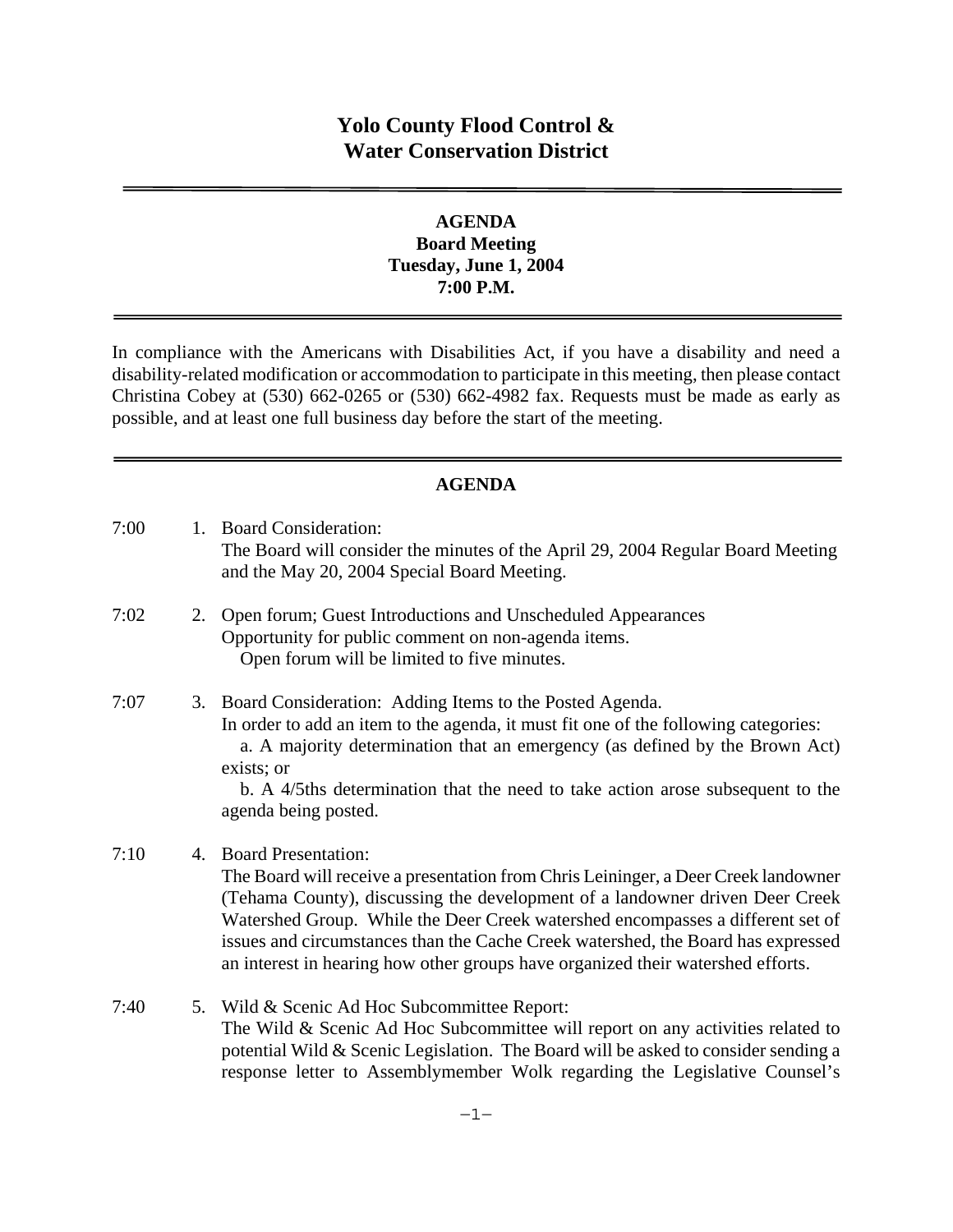|      | opinion on potential impacts of Wild & Scenic legislation.                                                                                                                                                                           |
|------|--------------------------------------------------------------------------------------------------------------------------------------------------------------------------------------------------------------------------------------|
| 8:00 | 6. Directors' Reports:<br>Each member of the Board will have the opportunity to report on meetings and<br>conferences attended during the prior month on behalf of the District.                                                     |
| 8:10 | 7. General Manager's Report:<br>The Board will receive a report from the General Manager regarding current<br>general activities and projects of the District.                                                                       |
| 8:20 | 8. Operations and Maintenance Report:<br>The Board will receive a status report on the previous month's operation and<br>maintenance activities.                                                                                     |
| 8:35 | 9. Work Plan Development:<br>The General Manager will report on the continued development of an annual work<br>plan to guide and focus staff and consultants' work activities throughout the year.                                   |
| 8:50 | 10. Consulting Engineer's Report:<br>The Consulting Engineer will provide a brief status report on the AB 303 grant work<br>to develop a Groundwater Quality Monitoring Plan.                                                        |
| 8:55 | 11. General Discussion:<br>Opportunity for Board members to ask questions for clarification, provide<br>information to staff, request staff to report back on a matter, or direct staff to place<br>a matter on a subsequent agenda. |
| 8:59 | 12. Board Consideration:<br>The Board will consider the approval and the payments of bills.                                                                                                                                          |
| 9:00 | 13. Closed Session:<br>The Board will confer with legal Counsel under:                                                                                                                                                               |
|      | Brown Act Section 54956.9(b) significant exposure to litigation involving one<br>potential case.                                                                                                                                     |

### 9:15 14. Adjourn

The public may address the Board concerning an agenda item either before or during the Board's consideration of that agenda item. Public comment on items within the Board's jurisdiction is welcome, subject to reasonable time limits for each speaker. Upon request, agenda items may be moved up to accommodate those in attendance wishing to address that item. Times listed for consideration of agenda items are approximate only. The Board may consider any agenda item at any time during the Board meeting.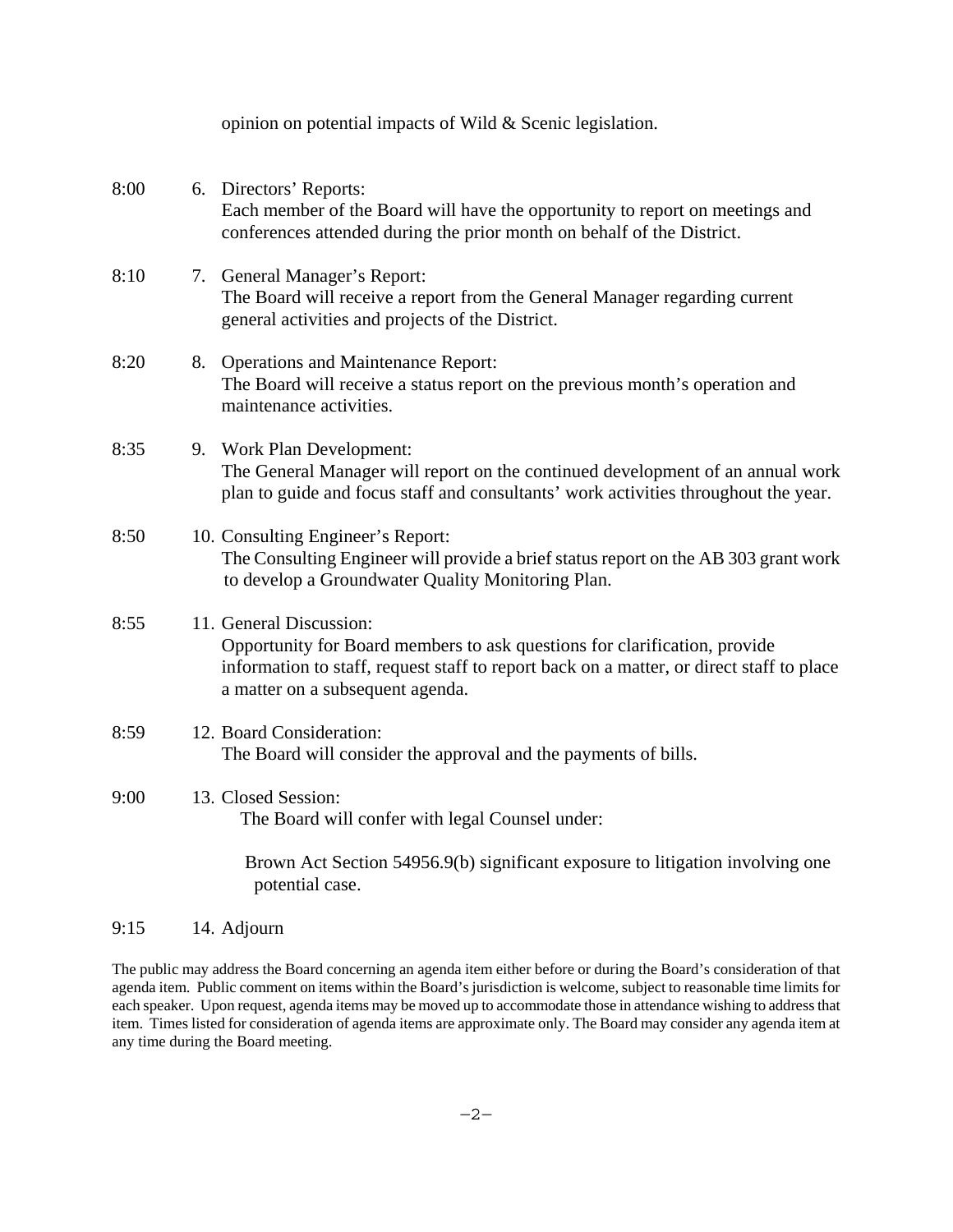I declare that the foregoing agenda was posted at the office of the Yolo County Flood Control and Water Conservation District, 34274 State Highway 16, Woodland, CA on May 27, 2004.

Christina Cobey, Administrative Assistant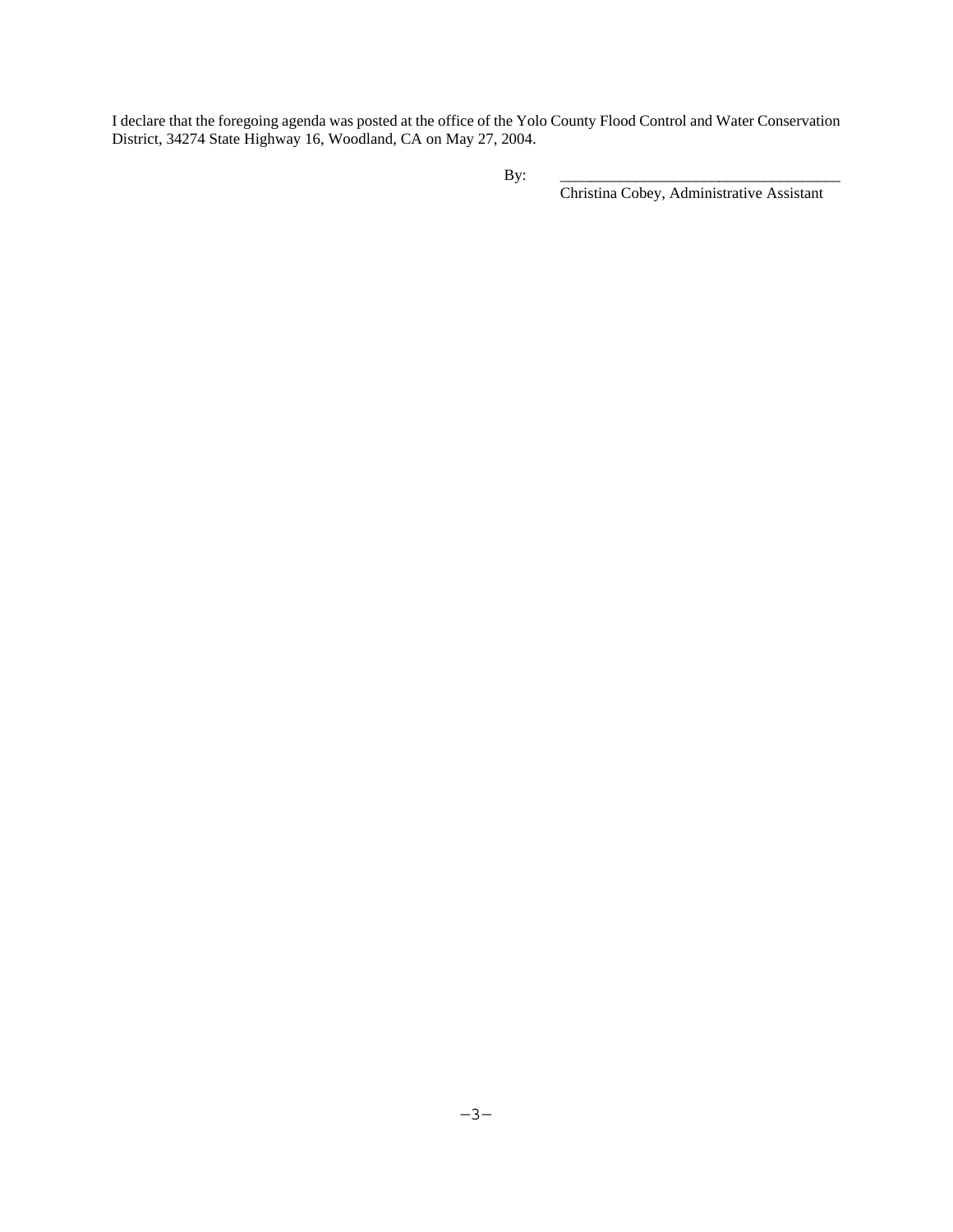#### REGULAR BOARD MEETING MINUTES June 1, 2004

The regular June meeting of the Board of Directors of the Yolo County Flood Control and Water Conservation District was held at 7:00 p.m. on June 1, 2004 at its regular place of business, 34274 State Highway 16, Woodland, California. Vice-Chair Ann Brice convened the meeting with Directors Brice, Eoff, Scheuring and Rominger present. Chair Erik Vink was absent. Also in attendance were:

District Staff & Consultants Tim O'Halloran, General Manager Christy Barton, Assistant General Manager Mike Horgan, Engineer Sal Espinoza, Operations Supervisor Anthony Lopez, Facilities Supervisor Paul Bartkiewicz, Attorney Francis Borcalli, Engineering Consultant Grant Davids, Davids Engineering, Inc.

#### **Members of the PublicVisitors**

Catherine Portman Grant Davids, Davids Engineering, Inc. Don Rominger, Retired District Director Susan Pelican, Davis Resident Duane Chamberlain, District Water User Bob Schneider, Cache Creek Wild Jim Eaton, Cache Creek Wild Lynnel Pollock, Yolo County Supervisor Denise Sagara, Yolo County Farm Bureau Linda Fiack, Yolo County Resource Manager Frank Sieferman, Sr., Past Yolo County Supervisor

#### MINUTES

**M/S/C** approved the minutes of the April 29, 2004 Regular and the May 20, 2004 Special Board meetings as mailed.

OPEN FORUM No comments were made.

Due to unforeseen circumstances, the scheduled presenter Chris Chris LeiningerLeinger was unable to attend. The Board suggested that her presentation be rescheduled.His presentation was postponed to a later meeting.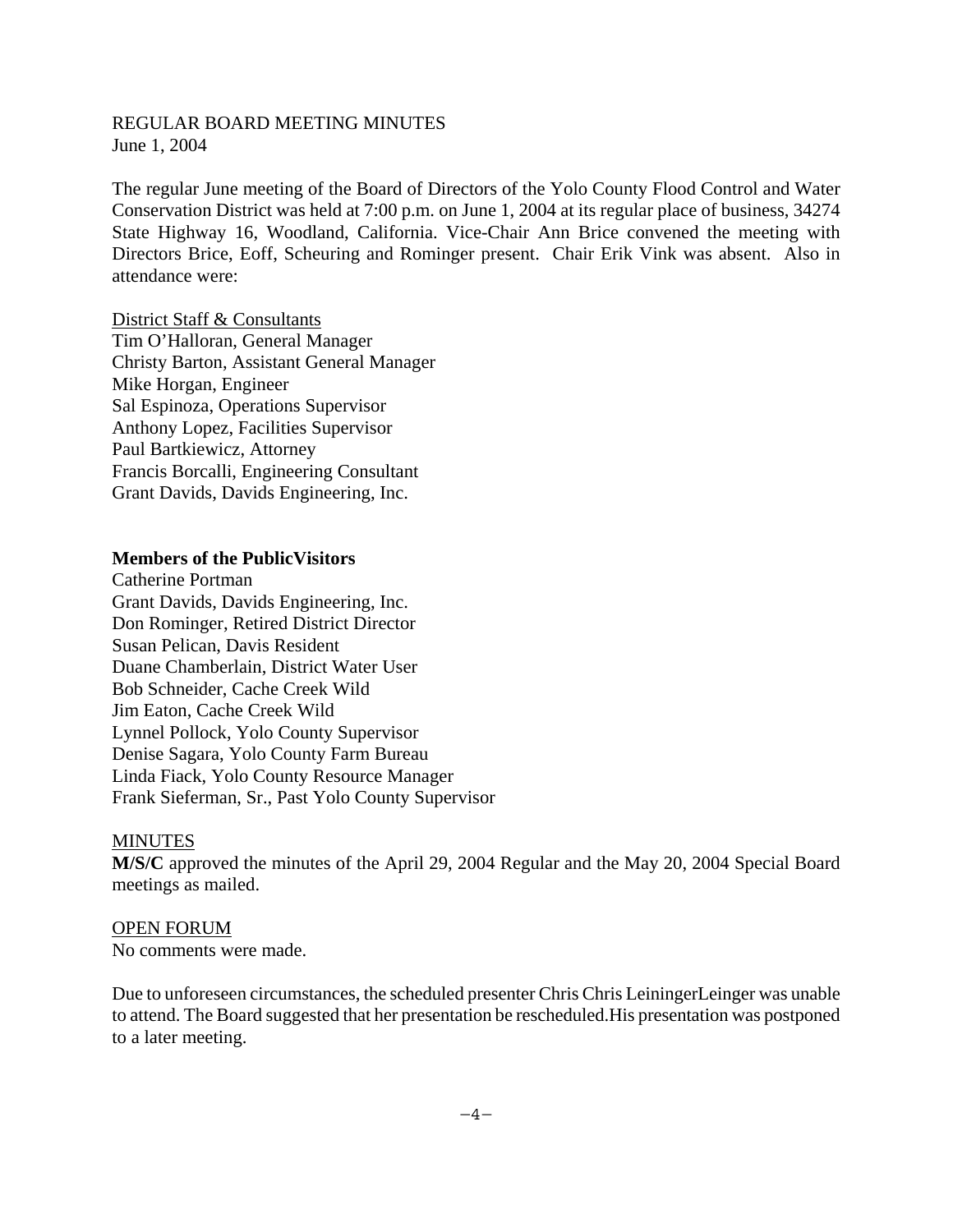# **WILD AND SCENIC AD HOC SUBCOMMITTEE**

Mr. O'Halloran reported that he, Paul Bartkiewicz and Directors Brice and Rominger (the District's Wild & Scenic Ad Hoc Subcommittee) met recently with Dirk Brazil (Assembly womanmember Wolk's officeDistrict Director) and Denise Sagara (Yolo County Farm Bureau Executive Director) regarding the proposed Wolk Wwild & Sscenic (W&S legislation) legislation. Through Mr. Brazil, Thethe District encouragedbelieves that Assembly member Wolka to solicit input on the proposed legislation from the many larger stakeholder groups that are engaged in ongoing habitat efforts on Cache Creek. is needed to represent the various beneficial uses on Cache Creek and that an economic analysis should be made on the impacts of the legislation to Yolo County businesses.

Mr. O'Halloran mentioned that the District had previously committed to respond to the March 17 Legislative Counsel's opinion regarding the proposed legislation, and called on Attorney Bartkiewicz to orally report to the Board on his review.had committed the District to review the Legislative Council's opinion and asked Attorney Bartkiewicz present his review to the Board.

Attorney Bartkiewicz reported that the Legislative Council's Counsel's opinion focused on very specific issues relating to fish and habitat on the creek. He agreed with the opinion as far as it went, but stated the opinion did not address issues the District has consistently raised as concerns.He noted that Therethere are provisions in the State's Wild & Scenic Act that will would expand the scope of the proposal to potentially impair upstream water releases for District purposes if these releases impacted designated areas.any proposed wild and scenic legislation, regardless of the new legislation's intent. E.g. potential impacts on upstream operations if those operations that may impact designated areas, and impact to State agency's activities (such as permitting) outside of the designated areas if those activities are deemed to potentially impact the designated areas.

After discussion, it was the consensus of Tthe Board intends to provide responses to inquiresremain engaged in the legislative process, but until a broad stakeholders' meeting is convened to hear the full range of concerns that this proposed legislation raises, it would be premature for the District to participate in drafting specific bill language. , but does not wish to assist in the drafting of wild and scenic legislation. The Board would It would like to see the local stakeholders' process (the Cache Creek Watershed Forum) be given time to develop before W&S legislation is considered.

Bob Schneider, Cache Creek Wild, expressed disappointment in the District's position. He believes the District should be engaged now in the process by helping to draft any wild and scenicW&S legislation in order to provide the protections the District feels are necessary to protect the water supply for farmers.

The District reaffirmed its belief that all stakeholders should have input as a group and that the District should not be out in front of, or appearing to be negotiating for theon behalf of all the Cache Creek stakeholders.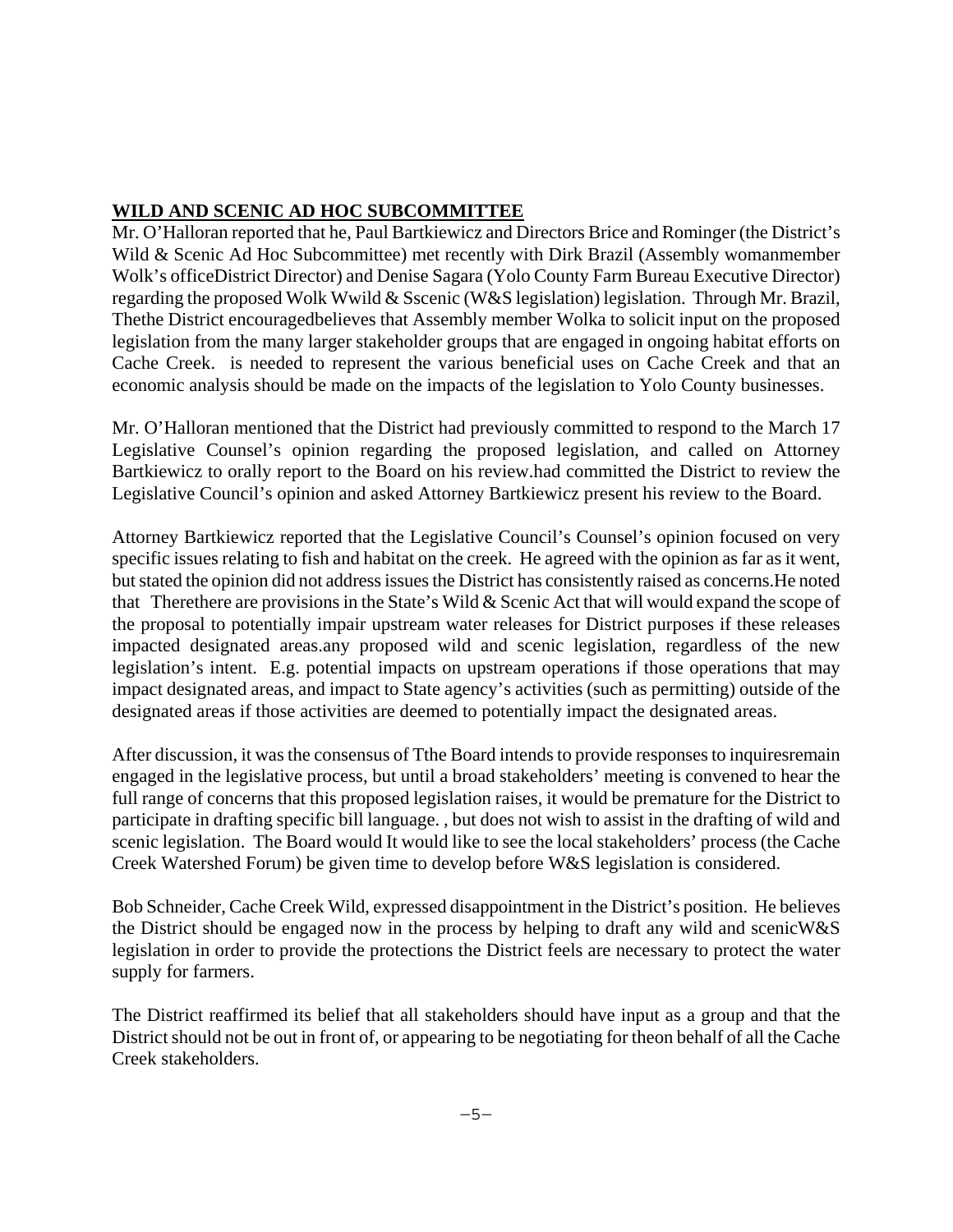Mr. Chamberlain asked Mr. Schneider what does the Cache Creek Wilderness want from any wild and scenic legislation.

Mr. Schneider said they want to take any potential for dams and or diversions structures off the table and to protect the free flowing character of the areas between the existing storage dams and the diversion dam.

**M/S/C** directed Attorney Bartkiewicz to provide a letter to Mr. O'Halloran regarding the issues not addressed by the Legislationve Council's Counsel's opinion. This letter will be reviewed by the for review by the AAd Hoc Subcommittee and to be conveyedbefore being sent to Assembly memberwoman Wolk.

### **DIRECTORS' REPORTS**

Director Eoff reported on the May Board meeting of thea recent Northern California Water Association meeting. Items discussed at the meeting were the water right fees, Californiaa's budget issues and funding transfers, dam safety fees, the status of the Ag Waiver cCoalition and its funding,funding and potential CalFed user fees.

Director Rominger reported on the Lake/District Communications Committee meeting. Issues raised by Lake County revolved around the water being sold to users around Clear Lake, and the Grigsby Riffle. He also reported on the Yolo County 2X2 meeting where issues included the Cache Creek Technical Advisory Committee's Cache Creek inspection, an Ag Waiver update, County/District governance and coordination, DWR and USACE maintenance responsibilities on Cache Creek, AB 19841983, the North Fork Cache Creek slide area downstream of the Indian Valley Dam, the Colusa Basin Drain, the District's Cache Creek appropriation application, flood control, the Cache Creek Watershed Forum, the District's AB 303 grant to develop a groundwater monitoring program, and the District's discussions with Lake County.

Director Brice reported on the District's Water Conservation and Stewardship Award ceremony honoring Joe Farnham and featuring Lester Snow, Department of Water Resources Director, as guest speaker.

### **GENERAL MANAGER'S REPORT**

Mr. O'Halloran also reported on the Water Conservation and Stewardship Award ceremony and thanked Directors Brice and Vink, staff members Barton and Cobey, and consultant Gary Sandy for their efforts to make the ceremony so successful. He reported on the Colusa Basin Drain Study, a meeting with the Yolo County LAFCO regarding its sphere of influence studyies for Special Districts and the District's study, the potential proposed shift of tax funds from the District to the State due to the State's budget crisis, the recent Water Resources Association of Yolo County retreat, and the status of the Conaway Ranch acquisition JPAacquisition JPA. Each Director will ride with a Ditchtender on June 10, 2004 in the morning, to be followed by a group meeting to visit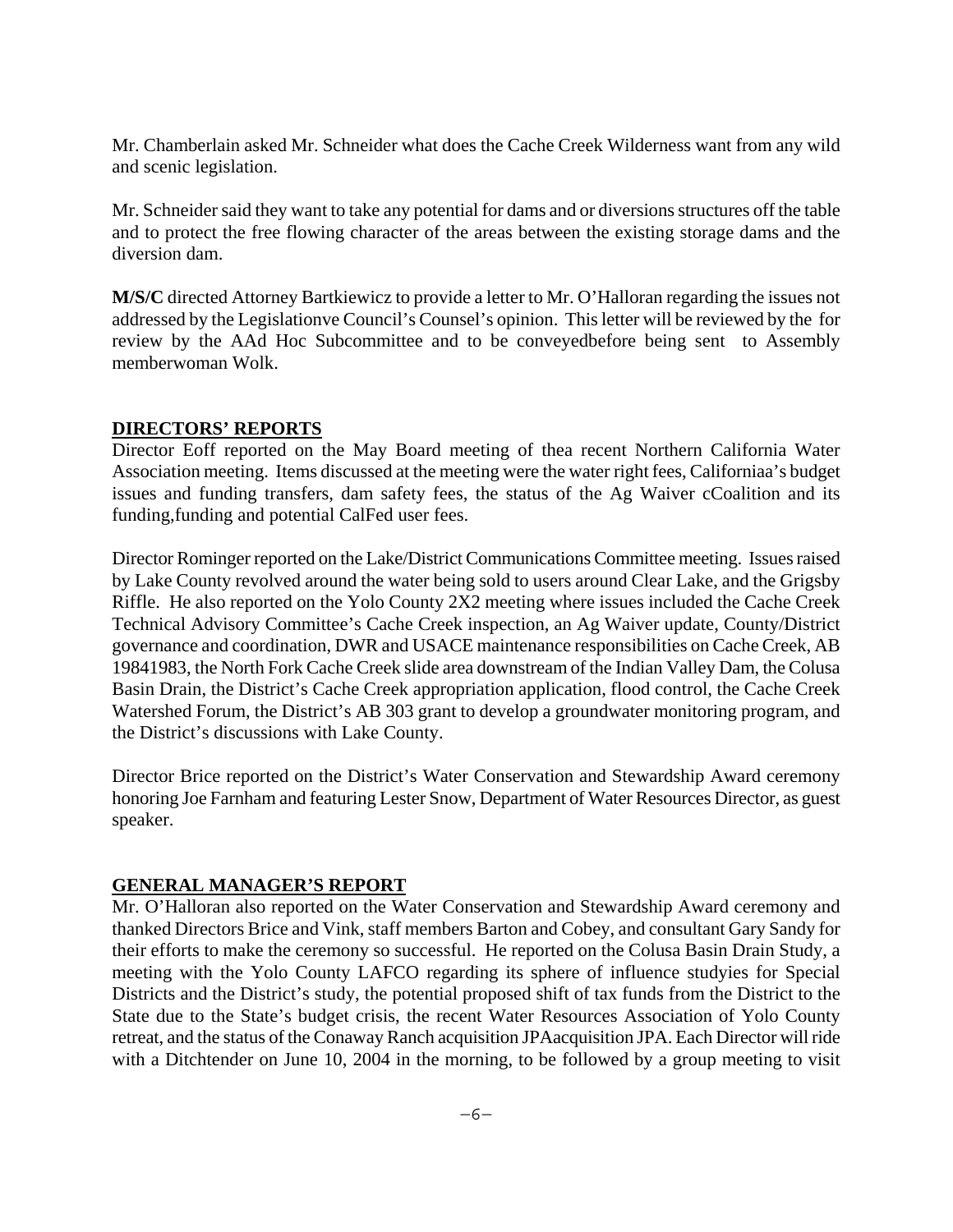specific sites.

### **OPERATION & MAINTENANCE REPORT**

Mr. Lopez reported on a recent problem with a lube pump motor on one of the Indian Valley turbines, its repair, the purchase of a backup to keep on hand, and his plan to check the motor and associated equipment on the other turbine unit at the end of the season. He also reported on problems with the Indian Valley restrooms and leach field system, and actions in progress to address the problems.

 Linda Fiack said commented that Yolo County Parks and Recreation that might be able to provide informational assistance regarding public restrooms and that she will provide a contact name and phone number.

Mr. O'Halloran reported these problems that Mr. Lopez discussed are indicative of the many issues that need to be addressed in an Indian Valley Reservoir Management Plan. He also reported that Mr. Lopez is doing a tremendous fine job supervising activities at at the Indian Valley Reservoir.

Mr. O'Halloran reported on the previous month's water operations. He noted that the system is still running at capacity, and that there, stating there were have been waiting lists for water users throughout the month of May in various locations throughout the District's distribution system.

 Mr. Donald Rominger commented that he would like to see a physical change made at the Fredericks Flume structure to address both in-season and out-of-season operational problems for both the summer and the winter.

 Mr. O'Halloran stated responded that an analysis of the Fredericks Flume will beis part of thethe overall system analysis that is being planned.

Other operations related issues that were reported included He reported on a seepage problem along the Willow Canal where adjacent trees had been removed just upstream of the University Ditch, where adjacent trees had been removed, and that the University of California at Davis is in the process of developing a proposal for the management of the University Ditch. He also reported on changes in District personnel, on vandalism at the Capay Dam, and on problems with the automatic controls at the Capay Dam and Gordon Slough.

Ms. Barton reported on the status of the NPDES permit necessary to apply aquatic pesticides. The regulations just adopted by the State Water Quality Control Board did not provide for regional groups, as was implemented last year. It is hoped the District's paperwork can be completed for an aquatic herbicide application this week, as weed growth is negatively impacting canal capacity.

#### **AB 303 GRANT**

Mr. Borcalli reported Luhdorff & Scalmanini have submitted draft findings and recommendations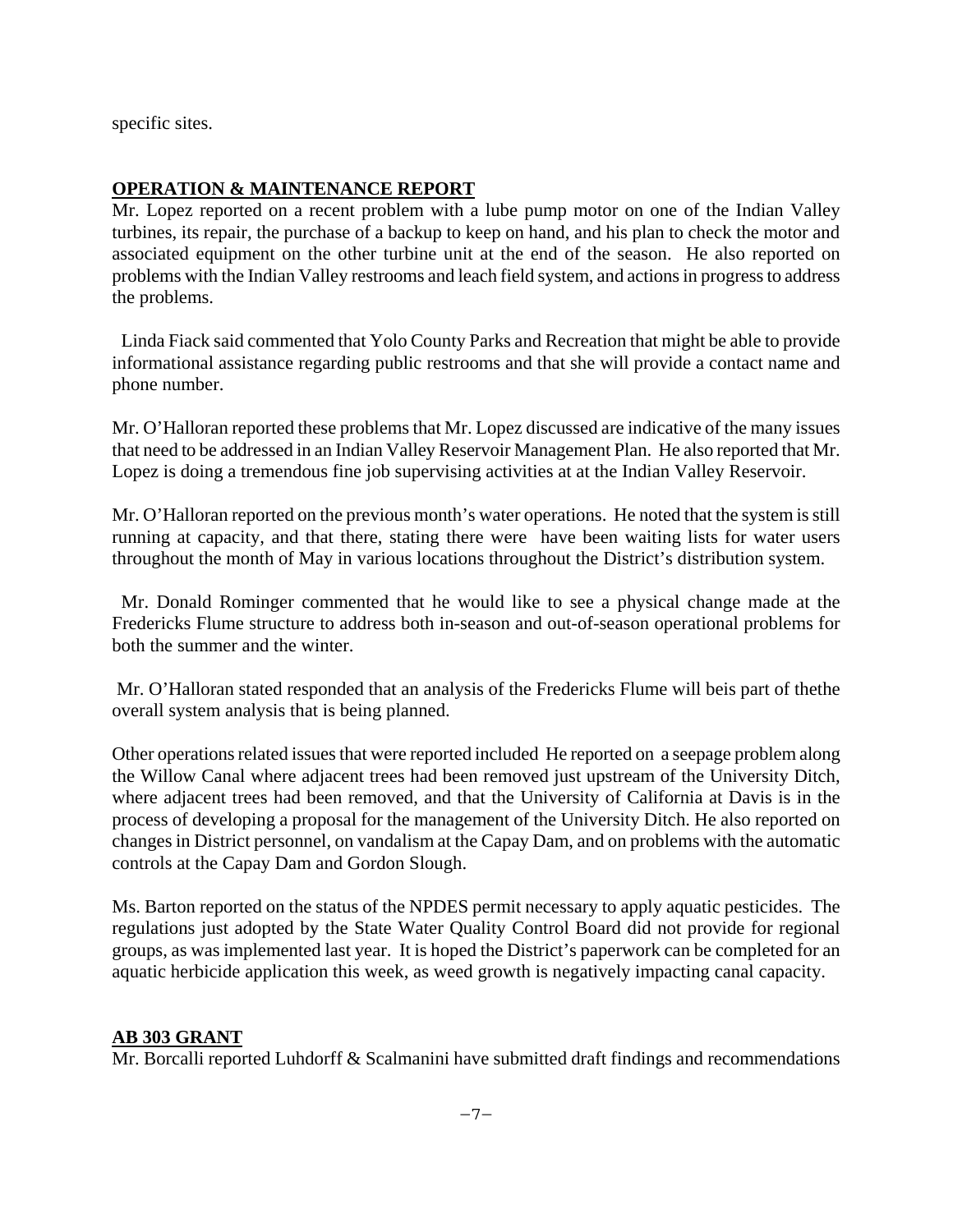for the development of a groundwater motoring program (Program), and a draft report should be available for review and comments on June 14, 2004. He reported that the final report, due June 310, 2004, will be completed on time.

The special Capay Valley component of the Program will be funded initially through a separate grant processthe Valley Vision. The target date to start implementing the first year this 1-year of monthly monitoring is August or September 2004.

# **WORK PLAN DEVELOPMENT**

Mr. O'Halloran introduced Grant Davids, Davids Engineering, and reported on a Work Plan Strategythe development of an annual work plan. This effort has so farmeeting involvinged District staff, Director Scheuring, and Consulting Engineers Borcalli and Davids. It was noted that Davids Engineering has a distinguished record of working with irrigation districts throughout the western United States, and should greatly assist the District Mr. Davids will be very helpful in in the area of District and Oon--fFfarm water management.

Mr. Borcalli reported noted his support for the hiring of different engineering firms to address different areas of concern because firms have different strengths, and that matching engineering firms to engineering needs is best for all involved.

Mr. O'Halloran provided the Board with a Power Point presentation summarizing the Wwork pPlan effortsStrategy meeting. The effortsmeeting affirmed that there is a lot of work to be done to modernize the District, and that the work needs to include an analysis and management of the work force required, and to be completion oriented., to develop momentum and to include that analysis and management of the work force. The variety of work facing the District was categorized and the criteria for determining priority criteria for determining work priority were discussed.

The top priorities now appear to be Hhuman Resources issues, development of an information management program, real property rights investigation, major facilities assessment, delivery system characterization and modernization, and the conjunctive water use initiative. and system modernization.

### **GENERAL DISUCSSION**

Director Scheuring asked Mr. O'Halloran to add water quality concerns to his the work priority list. He expressed concern regarding lack of data for water quality at Capay Dam.

Linda Fiack reported that Yolo County tests water quality for 30 constituents on Cache Creek in four locations four times per year. and that two of the locations are upstream of the Capay Dam, Guinda and near Brooks.

# **PAYMENT OF THE BILLS**